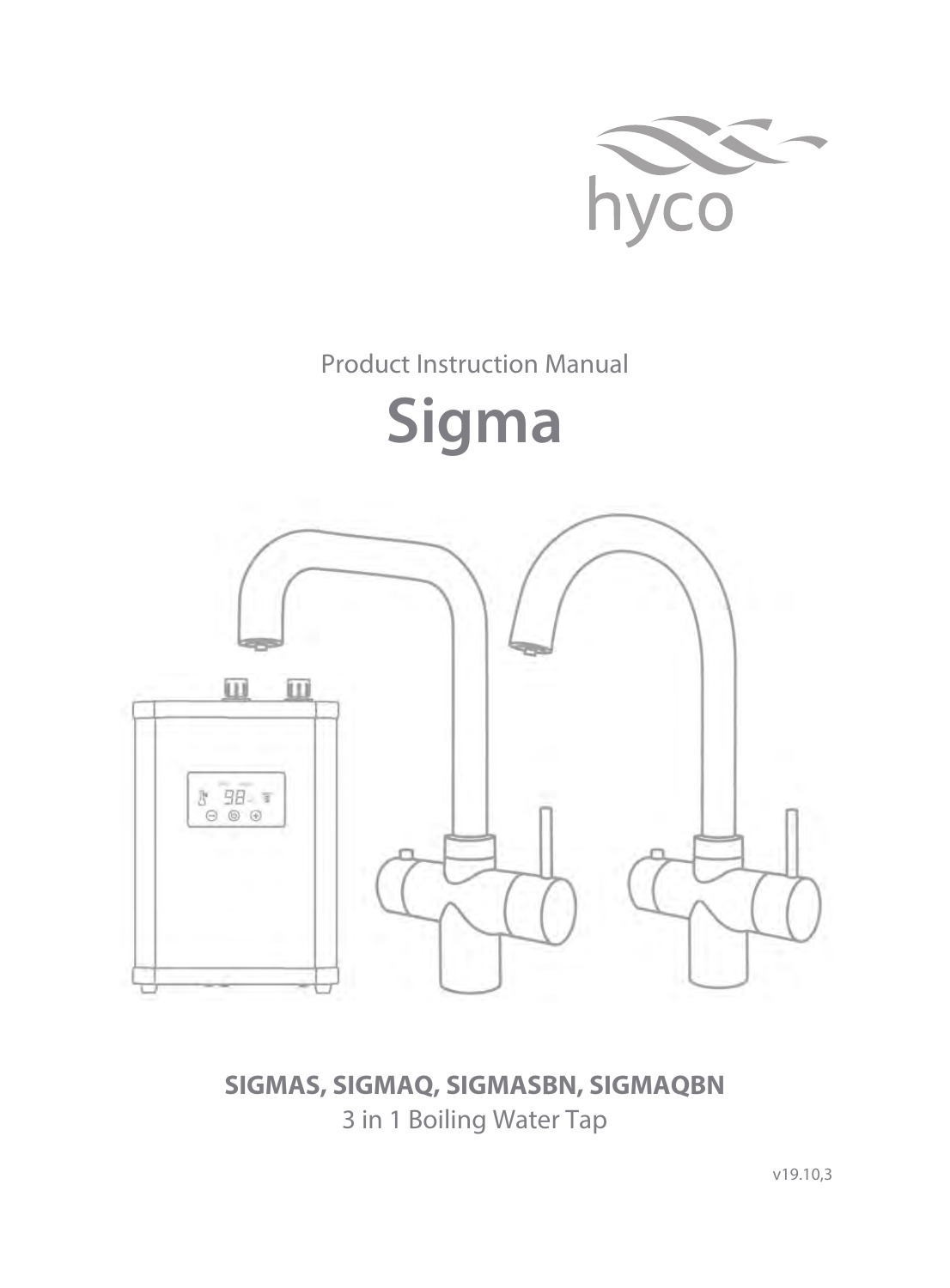## **Overview**

Thank you for purchasing a Sigma 3 in 1 Boiling Water Tap. This provides near boiling 98°C water and standard kitchen hot and cold mixer capabilities from a single tap. This makes it ideal for retro-fit applications as well as new kitchens.

The Sigma consists of a tank that is installed under the sink, your chosen Sigma tap (swan or square neck), a scale filter which must be installed and complete installation kit.

Each Sigma tap incorporates a safety lock on the boiling side with spring back tap handle to prevent inadvertent dispensing of boiling water.

This appliance is intended to be used in household and similar applications such as staff kitchen areas in shops, offices and other working environments.

Please fully read these instructions before commencing installation and follow to ensure that installation and operation are simple and safe.



## **1. Important Safety Points**

This appliance can be used by children aged from 12 years and above and persons with reduced physical, sensory or mental capabilities or lack of experience and knowledge if they have been given supervision or instruction concerning use of the appliance in a safe way and understand the hazards involved. Children shall not play with the appliance.



Very vulnerable people are not expected to use the appliance safely unless continuous supervision is given.



Do not install the appliance if it appears damaged in any way.



The appliance is intended for open outlet use only, only connect to the supplied tap as per these instructions.



Only connect the appliance to a single-phase supply as specified on the rating plate.



Due to the vented nature of this appliance, the tap may drip occasionally during the heating cycle.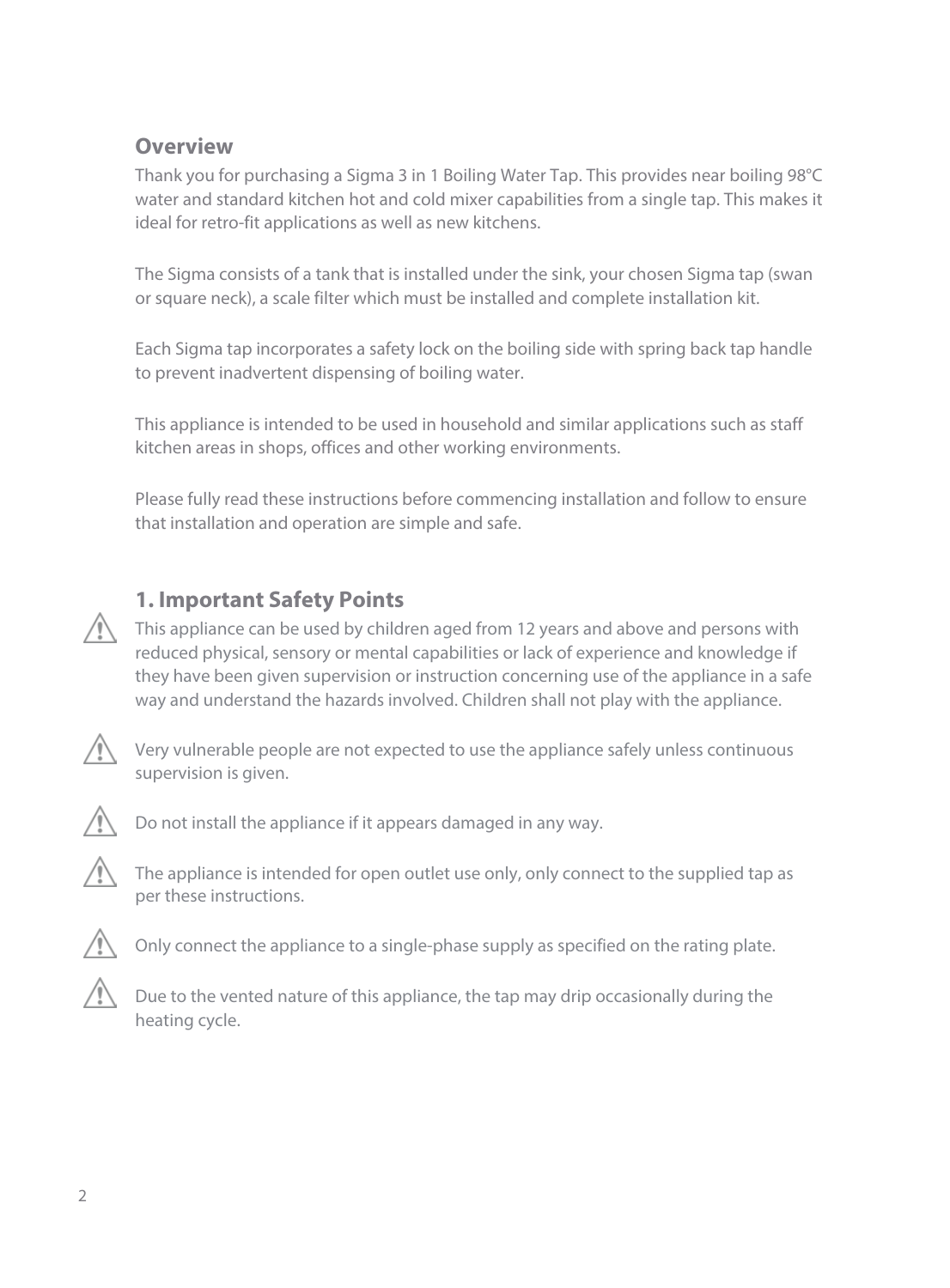

This appliance dispenses boiling water.



The appliance must be placed on a flat surface where it will not be knocked over causing damage to the water hoses or electrical connections.



The appliance must not be used in an area subject to flammable vapours such as paint, solvent or petrol.

This appliance is not suitable for outdoor use or in damp conditions.

Do not use in ambient temperatures exceeding 35°C.



Do not install the appliance in environments likely to be exposed to freezing conditions.

The Sigma must be installed and maintained by a competent person in accordance with current electrical and plumbing regulations.

## **2. Box Contents**

Electric instant boiling water tank and kettle lead with 13 amp UK plug

Sigma tap with silicone tube fitted

Tap assembly, parts A- E - as shown in diagram 1

Taste, odour and scale filter

Hot flexi hose (red braiding)

Cold flexi hose (blue braiding)

Flexi hose labelled 'tap to filter'

Flexi hose labelled 'filter water to boiler'

Fixing nut

Barbed outlet connector

Red washer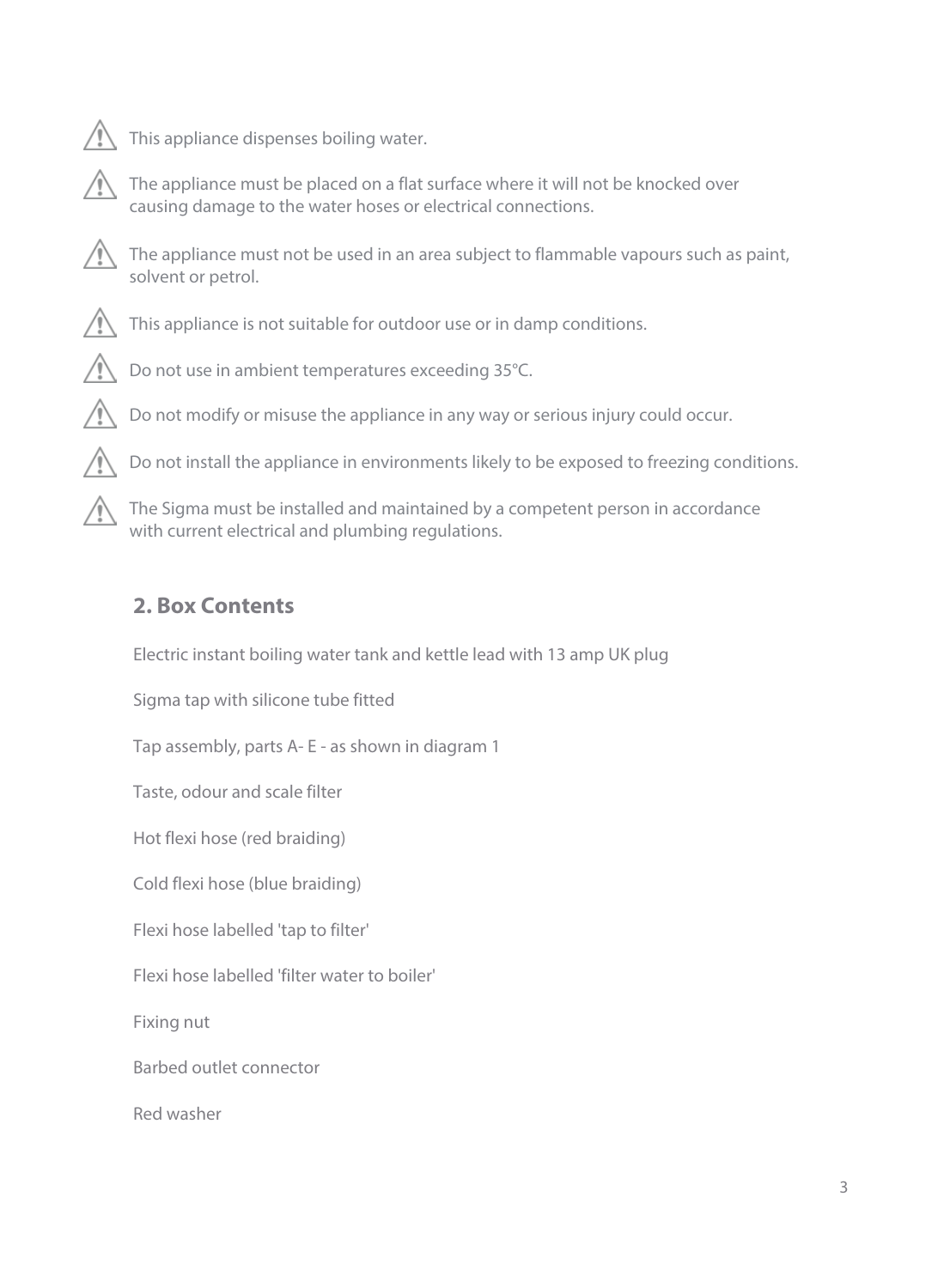## **3. Installation**



#### **Important Information**

The appliance is intended for open outlet use only, only connect to the supplied tap as per these instructions.

Ensure the tap is installed with the mixer tap handle on the right, when stood facing the tap.

The installation environment should be adequately ventilated. When installing the appliance, provide approximately 10 - 15cm of air space on the sides of the boiling water tank for air circulation and approximately 2.5cm from the back wall.

The tank must be sited vertically and level on a flat surface.

As the appliance is not under pressure there is a slight delay in water flow after the boiling water tap handle has been turned on. This is normal.

The supplied scale filter must be fitted and changed at least every 6 months, otherwise the lifespan of the product could be seriously reduced and the warranty will be void.

A pressure reducing valve is required if the mains pressure is above 0.5 MPa (5 bar).

# **Step 1 - Prepare and Site the Tap**

**•** Choose a suitable location to mount the tap, this may be an existing hole in your sink or worktop.

**•** If a new hole is required check that there will be enough room for the mixer lever to operate and that the reach of the spout will be appropriate for your sink before drilling the tap hole in the sink or worktop. Required hole diameter 32 mm - fits in a standard sink.

**•** See diagram 1 for parts A - E

**•** Take part A. Feed the tap connector ends of the hot (red) and cold (blue) hoses and the hose labelled 'tap to filter' upwards through part A.

**•** Feed the silicone tube attached to the tap downwards through part A. (Do not screw part A into the tap base yet).

**•** Connect the tap connector ends of the hot (red) and cold (blue) hoses to inlets inside the tap labelled H and C by turning clockwise until a full stop is reached.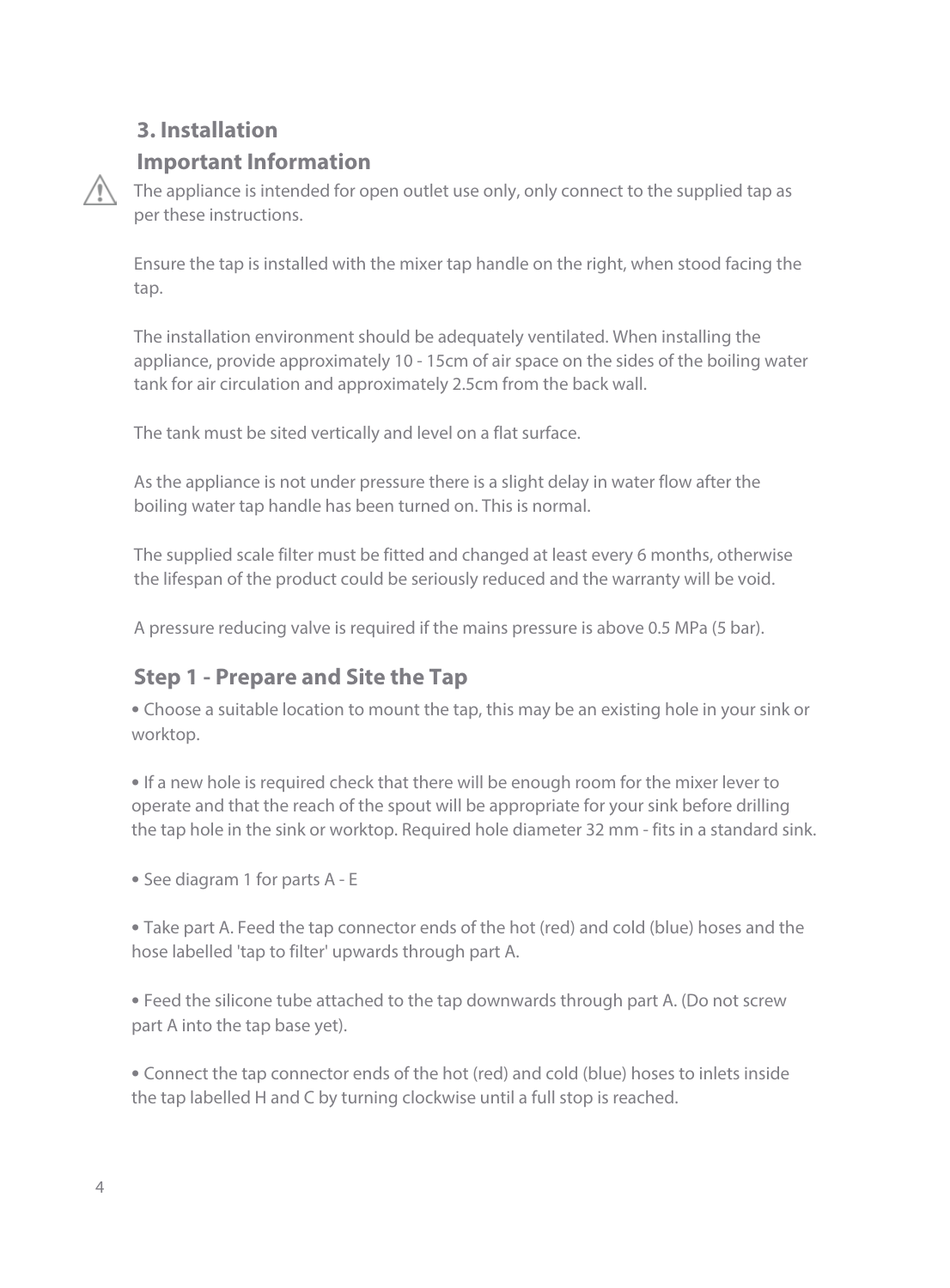• Connect the male thread of the hose labelled 'tap to filter' to inlet inside the tap labelled T by turning clockwise until a full stop is reached. (This is the inlet to the right of the T label. The inlet on the left is not required).

• Turn threaded stem of part A clockwise into the base of the tap.

• Feed all hoses through part B and then locate part B into the corresponding ridge at the base of the main tap.

• Feed hoses through the hole in sink/ worktop.

• Working on the underside of the sink/ worktop, feed all hoses through part C (rubber washer) & D (steel washer) and then locate parts C & D over part A.

• Remove screws from part E, place to one side. Place part E around hoses under the worktop. Thread this clockwise onto part A to secure all other parts and tap in place.

• Replace screws into part E and tighten with a screwdriver. This will secure the tap in<br>desired a settime desired position.



diagram 1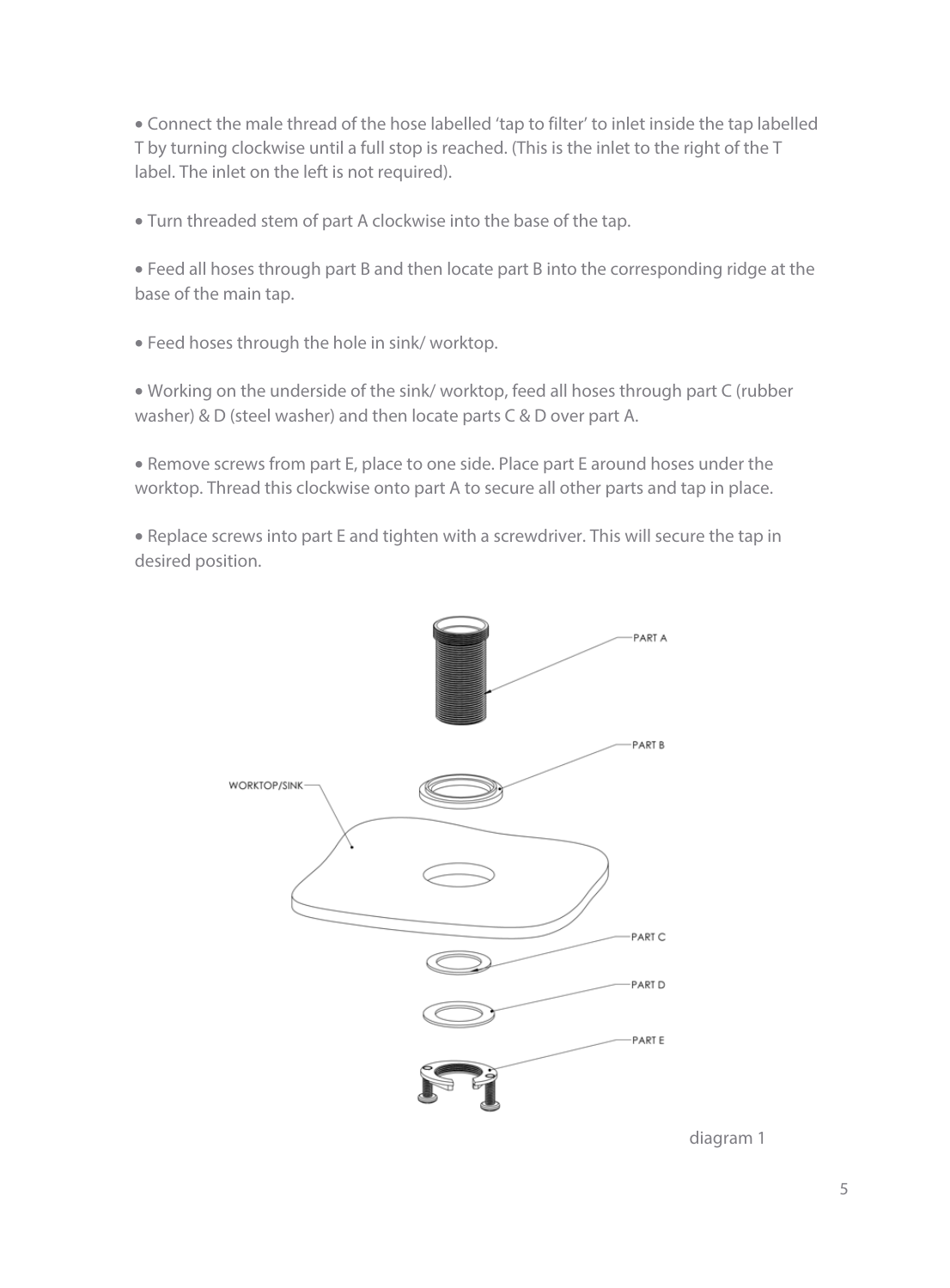## **Step 2 - Connect the Filter**

Do not locate the filter above an outlet or other electrical device.

• Remove protective cover from the filter cartridge. Unscrew the filter housing from the filter nut. Insert filter cartridge into the filter housing (see diagram 2) so the cartridge inlet slides into the port of the filter nut. Ensure the black o-ring is inside the filter nut. Screw the filter housing back on to the filter nut.

(To replace the filter cartridge after installation ensure instructions in the 'replace filter cartridge' section are followed).

• Consider the length of hose when selecting filter location (diagram 3 shows the installation layout).

• Position the filter to ensure hoses will reach from the tap and to the tank. Fix mounting bracket to the wall. Ensure easy access for future maintenance. Ensure that the hoses are not stretched, kinked or twisted.

- Detach the blue collars from the inlet and outlet of the filter.
- Connect hose labelled 'tap to filter' to filter inlet labelled 'in', this is a push fit connector. Replace blue collar to the filter inlet to prevent accidental disconnection.
- Connect hose labelled 'filter water to boiler ' to filter outlet labelled 'out', this is a push fit connector. Replace blue collar to the filter outlet to prevent accidental disconnection.



diagram 2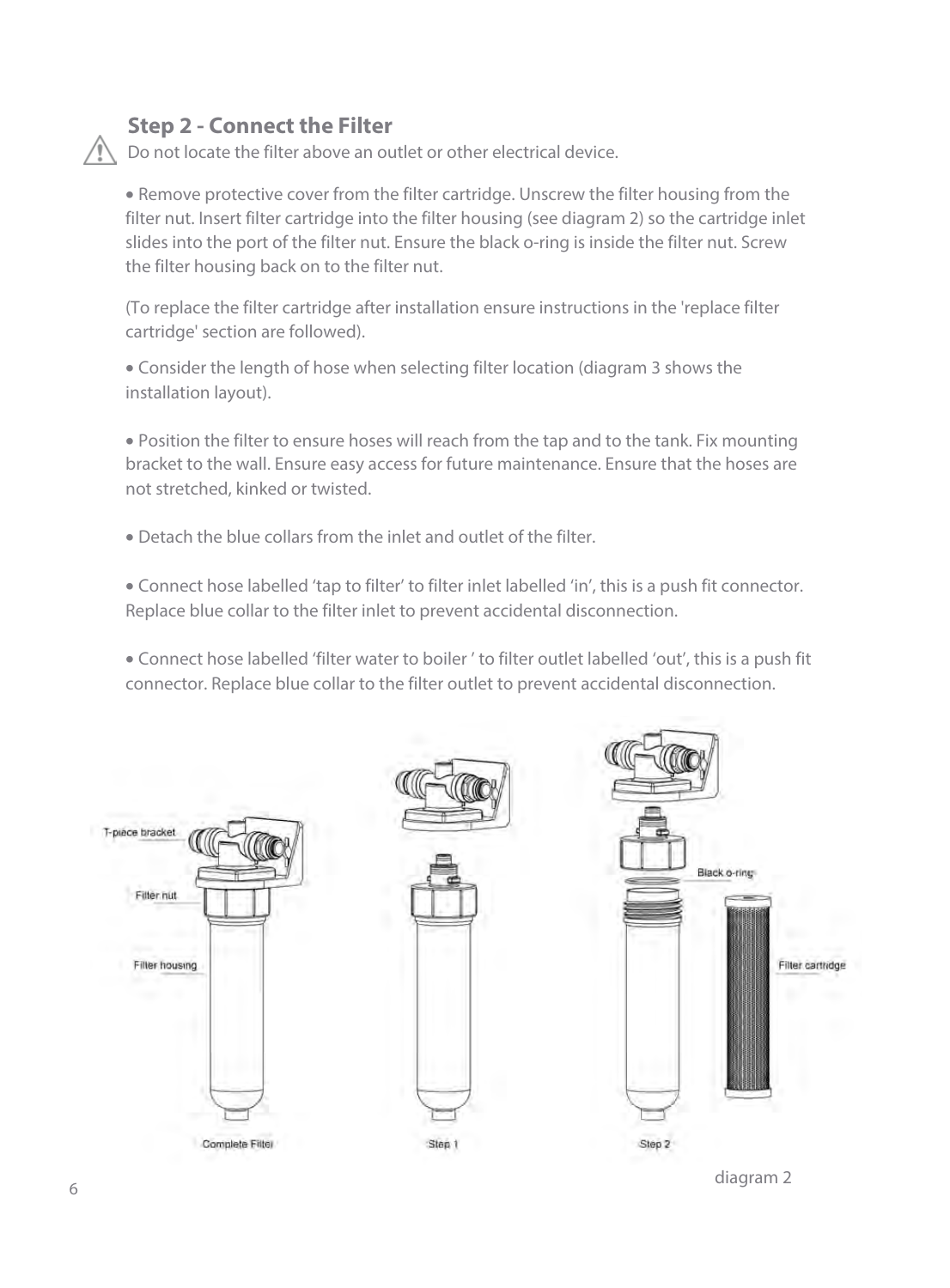#### **Step 3 - Prepare Water Connections**

Only connect the appliance to supply pressures between 0.15 MPa – 0.5MPa (1.5 - 5bar).

• A pressure reducing valve is required if the mains pressure is above 0.5 MPa (5 bar).

• Unscrew blue cap and remove clear washer from inlet to boiling tank. Connect remaining end of hose labelled 'filter water to boiler' to the blue inlet of the boiling water tank. (Unscrew the yellow cap first and ensure the gauze beneath is used on the inlet connection to prevent debris entering the unit).

• Unscrew red cap and remove clear washer from outlet to boiling tank. Take the red washer, barbed outlet connector, fixing nut and connect to the red outlet of the boiling water tank as per diagram 3.

• Push the clear silicone tube, which is already attached to the tap, fully onto the barbed connector. (Place the tube in a cup of hot water to soften to make connection easier if needed). Check this is secure.

• Ensure the silicone tube is not kinked or bent in any way as it will pressurise the tank.

• Connect the hot (red) and cold (blue) hoses which are already attached to the tap to the hot and cold mains supply of the building (connection required 1/2" male BSP, not supplied). A dedicated control valve should be installed on the hot and cold mains supply in a convenient position to facilitate future maintenance.

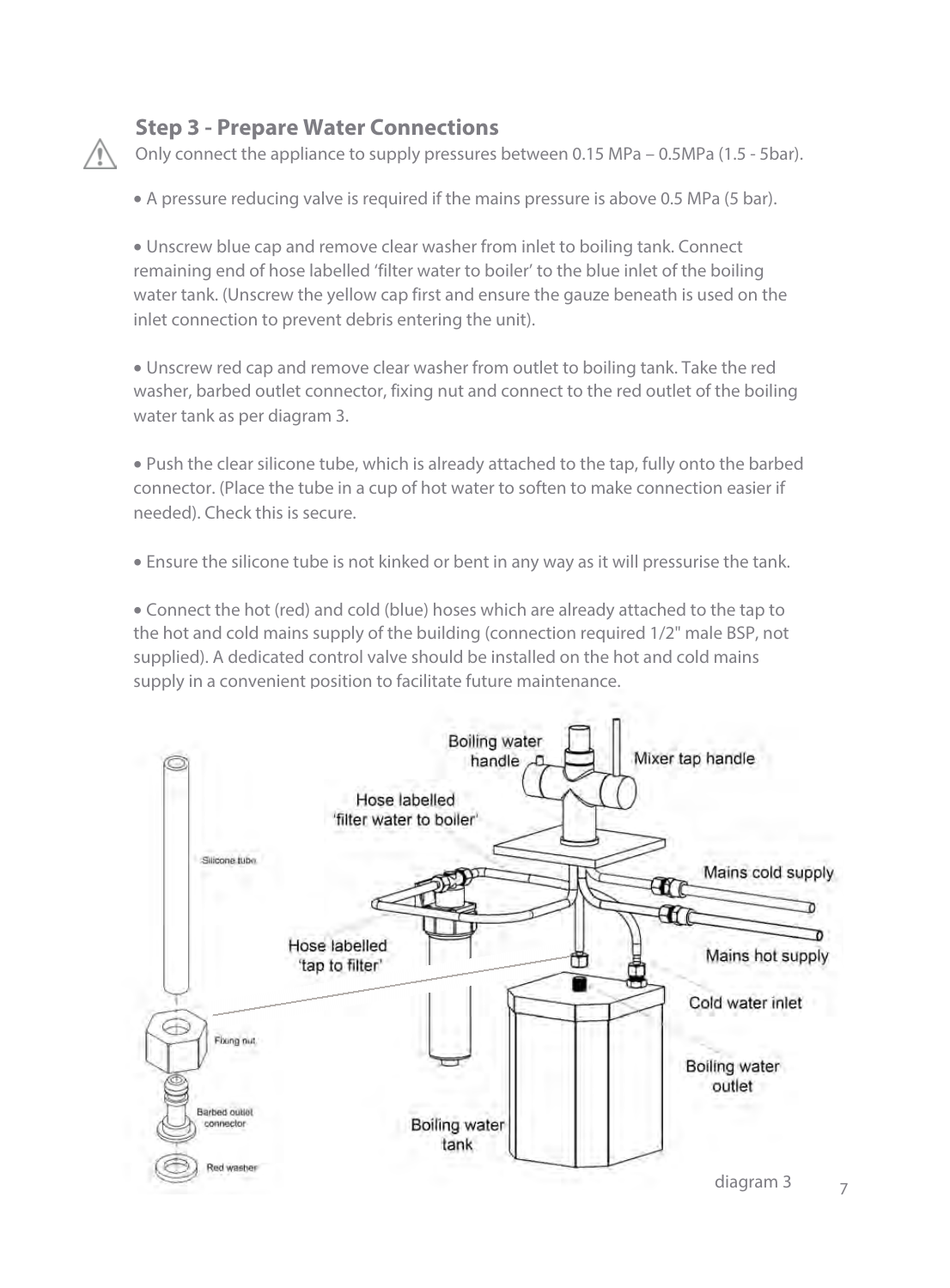## **Step 4 - Commission and Check Water Connections**

• Before plugging the tank into the power socket, the system must be full of water and tested for leaks. Open all water valves to allow water to flow to the instant boiling water tap.

• Depress the small button and turn the spring back instant boiling water handle and hold to fill the tank, this will take approx 1 - 2 minutes. When the tank is full, water will flow from the instant boiling water tap spout. Check water flows smoothly from the tap to ensure all air has been purged from the system.

• Turn the instant boiling water handle off and check all connections for any sign of leaks.

• To test mixer side of tap, pull large lever on the right side away from the body of the tap. Rotate both ways to dispense hot and cold mains water. Check all connections for any sign of leaks.

• Check that all hoses and silicone tubing are not twisted or kinked as this will pressurise the tank. Any leaking joint must be tightened to rectify, and the above procedure undertaken again before connecting to the power socket.

#### **Step 5 - Electrical Connection**

Ensure tank is full of water and flushed through before plugging the appliance into the power outlet.

• Ensure that the installation area is dry. Connect the kettle style lead to the tank then plug into the power outlet and switch on. Do not use an extension cable.

• Press and hold the ON/ OFF icon to switch the tank on, the display panel should light up. The display panel will now show the current tank temperature. Proceed to 'operating the tank' section for further instructions.

## **4. Operating the Tap**



If the appliance splutters and steams excessively from the tap, the temperature setting should be reduced.

• For instant boiling water depress the small button on left hand side of the tap. Keep the button pressed down and rotate the handle towards yourself.

• As the appliance is not under pressure there is a slight delay in water flow after the boiling water tap handle has been turned on. This is normal.

• For standard hot and cold mixed water, pull the large lever on the right side away from the body of the tap. Rotate forwards to dispense mains hot water and backwards for mains cold water.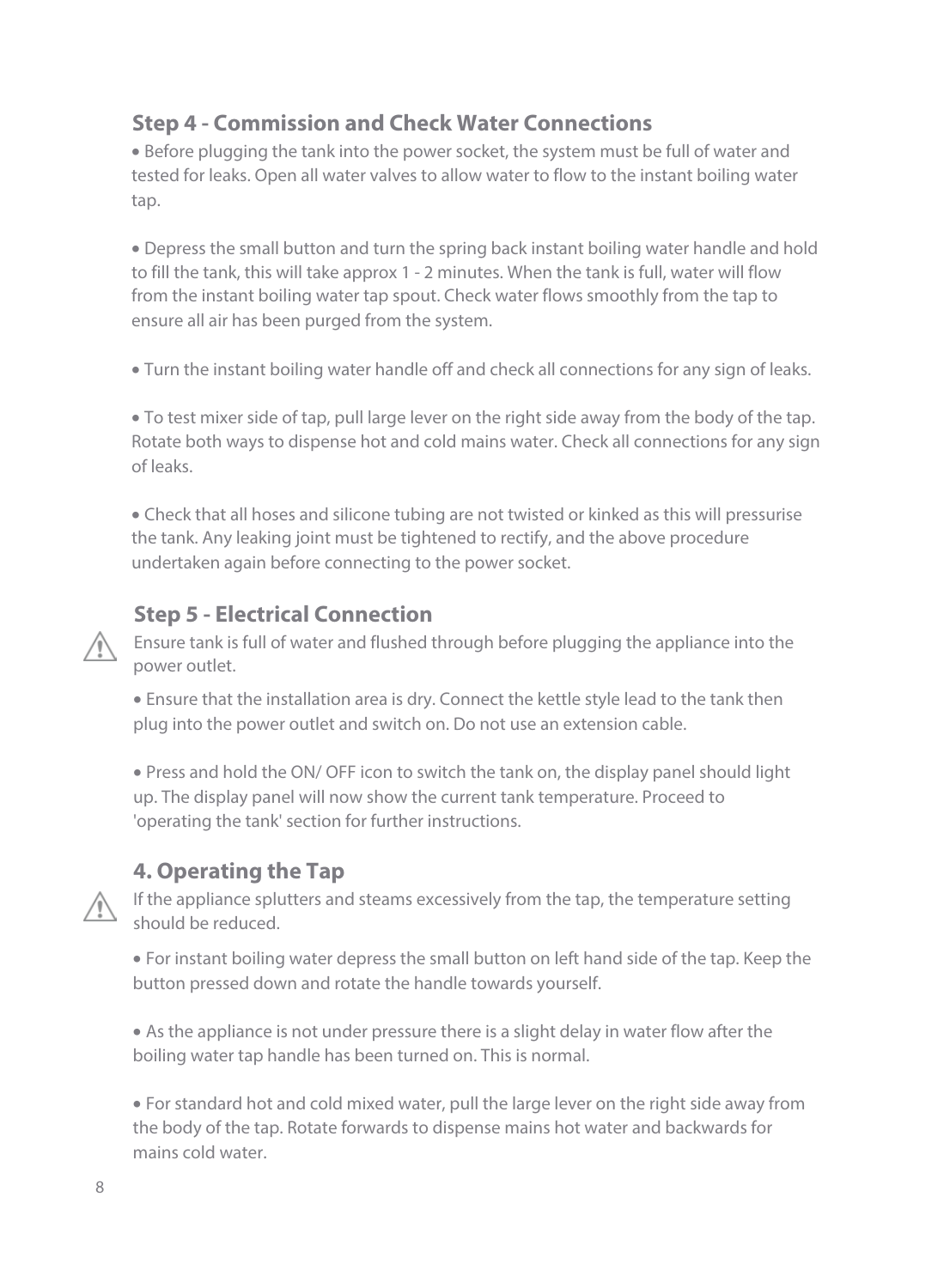# **5. Operating the Boiling Tank**



ON/ OFF power control

Reduce temp, choose from a number of settings up to 98°C



Increase temp, choose from settings as above



\* Display Icons have no functionality, they are for display purpose only

• Press and hold the ON/ OFF icon to switch the tank on, the display panel will light up.

• Press the increase/ decrease temperature button to select required temperature setting. On first use the temperature will default to 90°C. The maximum temperature setting is 98°C.

• When choosing the required temperature using the increase/ decrease button the desired temperature will show on the display and remain there for approx. 8 seconds.

• Following this 8 second period the temperature which is displayed will revert to the current tank temperature.

• The tank will display the icon 'heating' when the element is on. Once the desired temperature is reached the icon 'ready' will appear. The tank will take approximately 10 minutes to heat up to 98°C from cold.

• Please note that the tank will make a sound like a kettle boiling water whilst heating. This is normal.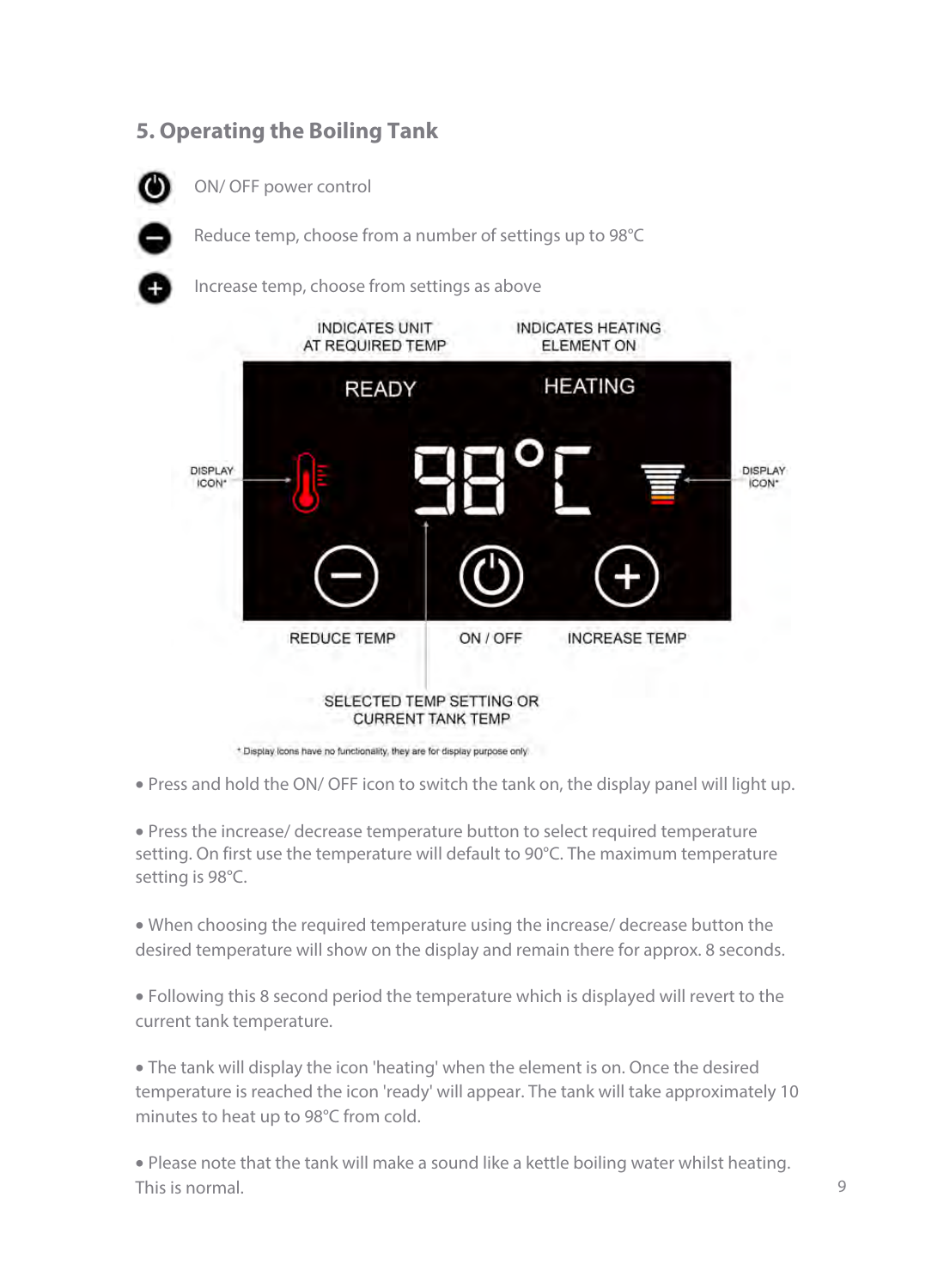#### **6. Maintenance**

Before conducting any user maintenance, the appliance should first be isolated from the electrical supply by removing the appliance plug from the electrical outlet.



Before conducting any maintenance run the boiling tap until it is dispensing cold water. Allow time for tank components to cool.



Cleaning and user maintenance shall not be made by children without supervision.



If the unit is unused for extended periods of time, it should be unplugged and drained.

If there is any risk of the installation environment dropping below freezing the appliance should be switched off and drained.

• Replace the filter cartridge at least every 6 months. This is imperative to protect against scale build up. Failure to do so will void the warranty.

• Regularly inspect the appliance for any signs of water leaks or damage. If a leak or damage is discovered, discontinue use, isolate the water supply and drain down immediately. Contact the manufacturer.

• The tap and water tank can be cleaned with a lint free damp cloth. Do not use any abrasive or caustic cleaning products as this will damage the surface of the product.

# **7. Replace Filter Cartridge**

To replace the filter cartridge it is important that you follow the steps below in the correct order (see diagram 2). Before commencing place bowl under filter to catch any small escape of water.

Replace the filter cartridge at least every 6 months. This is imperative to protect against scale build up. Failure to do so will void the warranty.

1. Grip t-piece bracket with one hand and ridged filter nut in other. ¼ turn clockwise to release filter nut from bracket. This is the auto shut off head which isolates filter nut and housing from bracket. Check that no water is escaping from the t-piece bracket.

2. Over a sink bowl grip ridged filter nut in one hand and filter housing in other. Unscrew filter housing and tip to remove old cartridge. Unwrap new cartridge and place in filter housing so cartridge inlet slides into port of filter nut.

3. Ensure the black washer is inside the filter nut. Screw the filter housing back into the filter nut. Finally reverse step 1 and push head of filter nut into t-piece bracket and  $\frac{1}{4}$ turn anticlockwise to re-connect to water supply.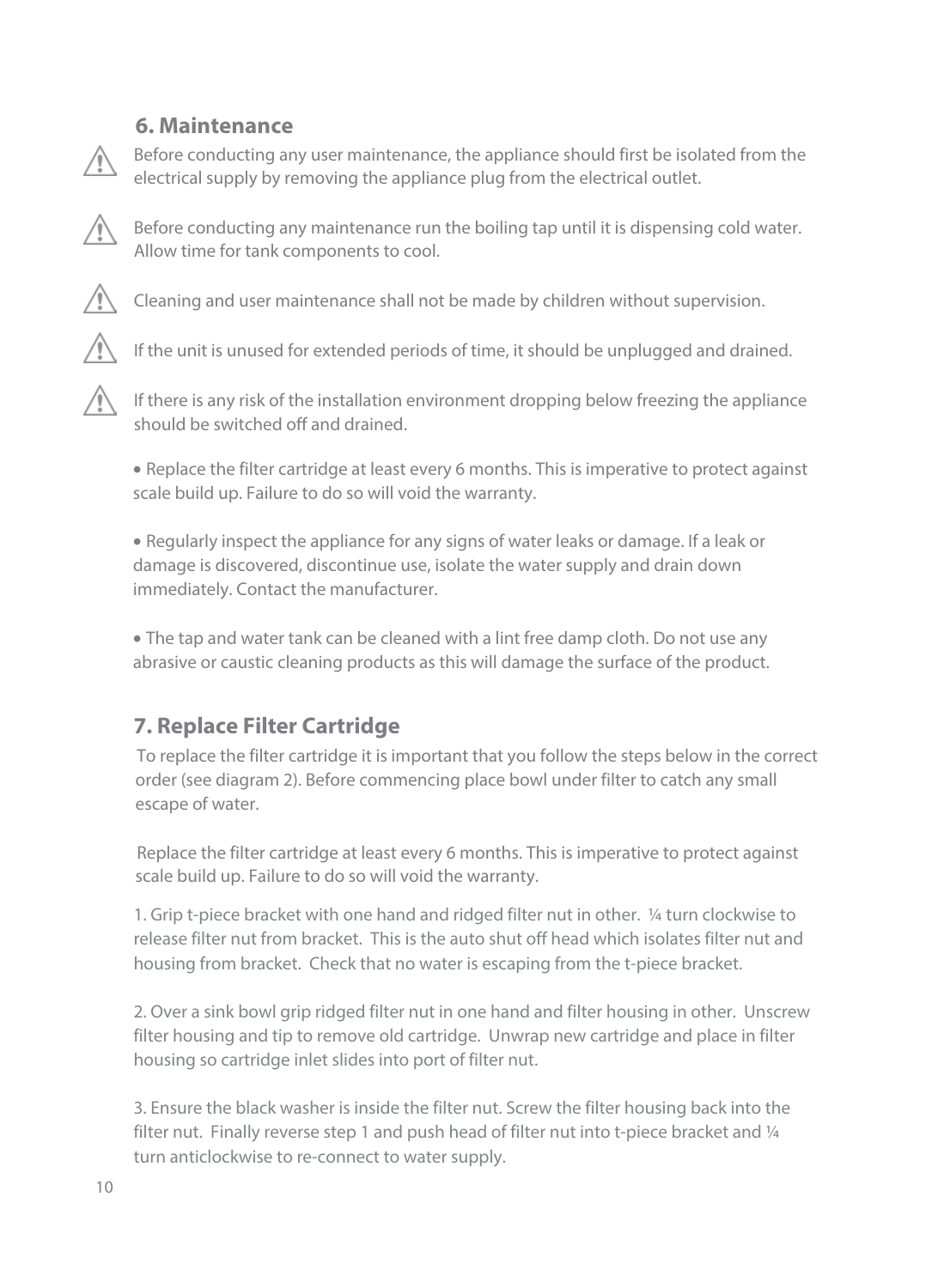## **8. Draining**

Do not connect to electricity supply without re-filling the tank, checking for leaks and purging any air out of the system.

- Unplug the unit from the electricity mains.
- Run the boiling tap until it is dispensing cold water. Allow time for tank components to cool.

• Turn off water supply. Disconnect the inlet supply to the tank and remove the silicone hose outlet pipe. Lift the tank to the sink, turn upside down and drain all the water from the tank.

• When re-installing follow the original installation instructions.

| 9. Troubleshooting                |                                                                                                                          |                                                                                                                                        |  |
|-----------------------------------|--------------------------------------------------------------------------------------------------------------------------|----------------------------------------------------------------------------------------------------------------------------------------|--|
| Problem                           | <b>Likely Fault(s)</b>                                                                                                   | <b>Solution</b>                                                                                                                        |  |
| Water and steam spitting from tap | Unit is boiling                                                                                                          | Reduce the water temperature on the<br>tank display to a lower setting                                                                 |  |
|                                   |                                                                                                                          | Check aerator is not blocked by<br>unscrewing tap nozzle. Aerator should<br>be detached from silicone tube and<br>cleaned if required. |  |
| Unit not heating                  | Issue with power supply                                                                                                  | Make sure the fuse has not blown, or<br>circuit breaker tripped                                                                        |  |
| Unit not heating                  | The electronic display has not been<br>powered up                                                                        | Turn on power and touch the on/ off<br>button, set the required temperature<br>$using + or - button$                                   |  |
| Dispensed water is too hot        | Water temperature setting on<br>display panel is set too high                                                            | Reduce required temperature<br>using - button                                                                                          |  |
| Water is dripping from the tap    | The expansion chamber isn't draining the<br>system correctly due to very small draw<br>off of water                      | Draw off 0.5L of water to clear and<br>prime the system. Avoid less than<br>150ml draw offs of water                                   |  |
| Slow flow from the spout          | Water filter may be blocked from<br>impurities in the inlet mains water                                                  | Replace filter cartridge                                                                                                               |  |
| Water does not flow straight away | The appliance is designed for non-<br>pressurised operation which will cause a<br>slight delay before water is dispensed | No action required                                                                                                                     |  |
| No water coming from the tap      | Water valves have been shut off                                                                                          | Check all the valves are open                                                                                                          |  |
| No water coming from the tap      | Inlet pipes have been twisted or blocked                                                                                 | Ensure the pipes are not twisted or<br>kinked to restrict flow                                                                         |  |
|                                   |                                                                                                                          | Check aerator is not blocked by<br>unscrewing tap nozzle. Aerator should<br>be detached from silicone tube and<br>cleaned if required. |  |